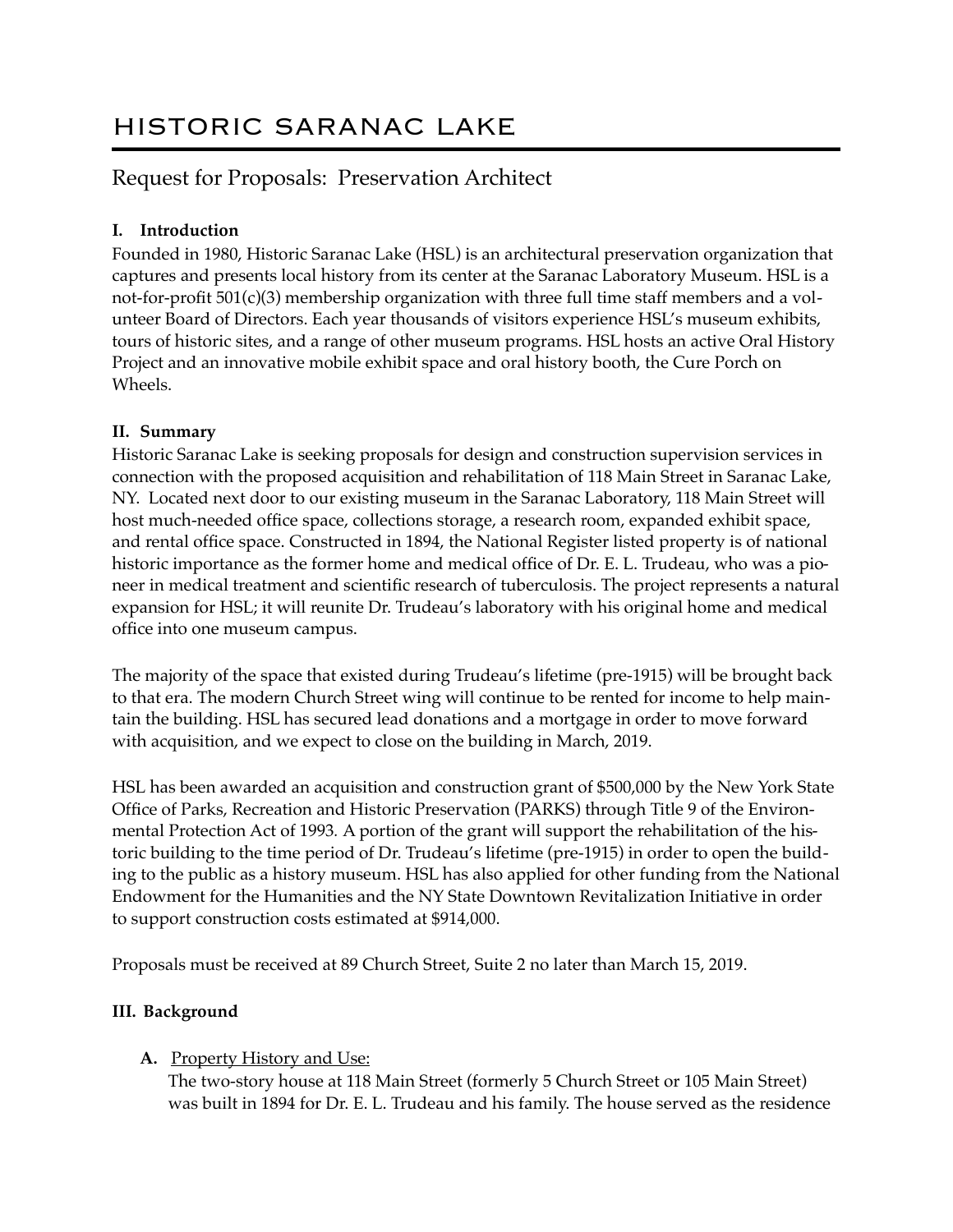and private medical practice of Dr. E. L. Trudeau until his death in 1915. The building housed the medical practice of Trudeau's son and his grandson, and it continued in use as a medical practice until 2018. The last practicing Trudeau doctor in the building was Dr. Frank Trudeau, who was the father of Doonesbury cartoonist Garry Trudeau.

Designed by New York City architect J. Lawrence Aspinwall for his cousin Trudeau, it replaced the doctor's first house on the same site which had burned. Situated on the southwest corner of Church and Main Streets, its lot now borders a new parking garage for the Hotel Saranac on the west; next to it on the south stands Dr. Trudeau's former Saranac Laboratory.

#### B. Property Data:

The original building was a residence designed in Colonial Revival style, constructed in 1894. The original building is a two-story wood frame construction on a stone foundation with a hipped roof and clapboard siding (now with vinyl siding). Several additions and alterations have been made over time. Subsequent additions are wood frame on concrete block or poured concrete foundations.

For more information, refer to attachments at: **www.historicsaranaclake.org/rfp:**

- ✦ Attachment 1. History Documentation
- ✦ Attachment 2. Building Systems Report
- ✦ Attachment 3: Exterior Changes
- ✦ Attachment 4. Structural Conditions
- ✦ Attachment 5. Structural Evaluation
- ✦ Attachment 6. Existing Conditions Drawings
- ✦ Attachment 7. Concept Designs
- ✦ Attachment 8. Hazardous Materials Survey
- ✦ Attachment 9: Building Code Report

#### **IV. Description of Program**

#### A. Research and Analysis:

HSL decided to pursue the acquisition and rehabilitation of 118 Main Street in the summer of 2018. HSL contracted with Architect Harry Gordon for early design and planning. Asbestos remediation was performed in the basement and crawl space in late December, 2018.

The following research has been completed to date: a building conditions survey and schematic design has been completed by Architect Harry Gordon. An initial structural evaluation was performed by NorthWoods Engineering. A hazardous materials survey was also completed. An initial building code report was completed. (See above attachments.)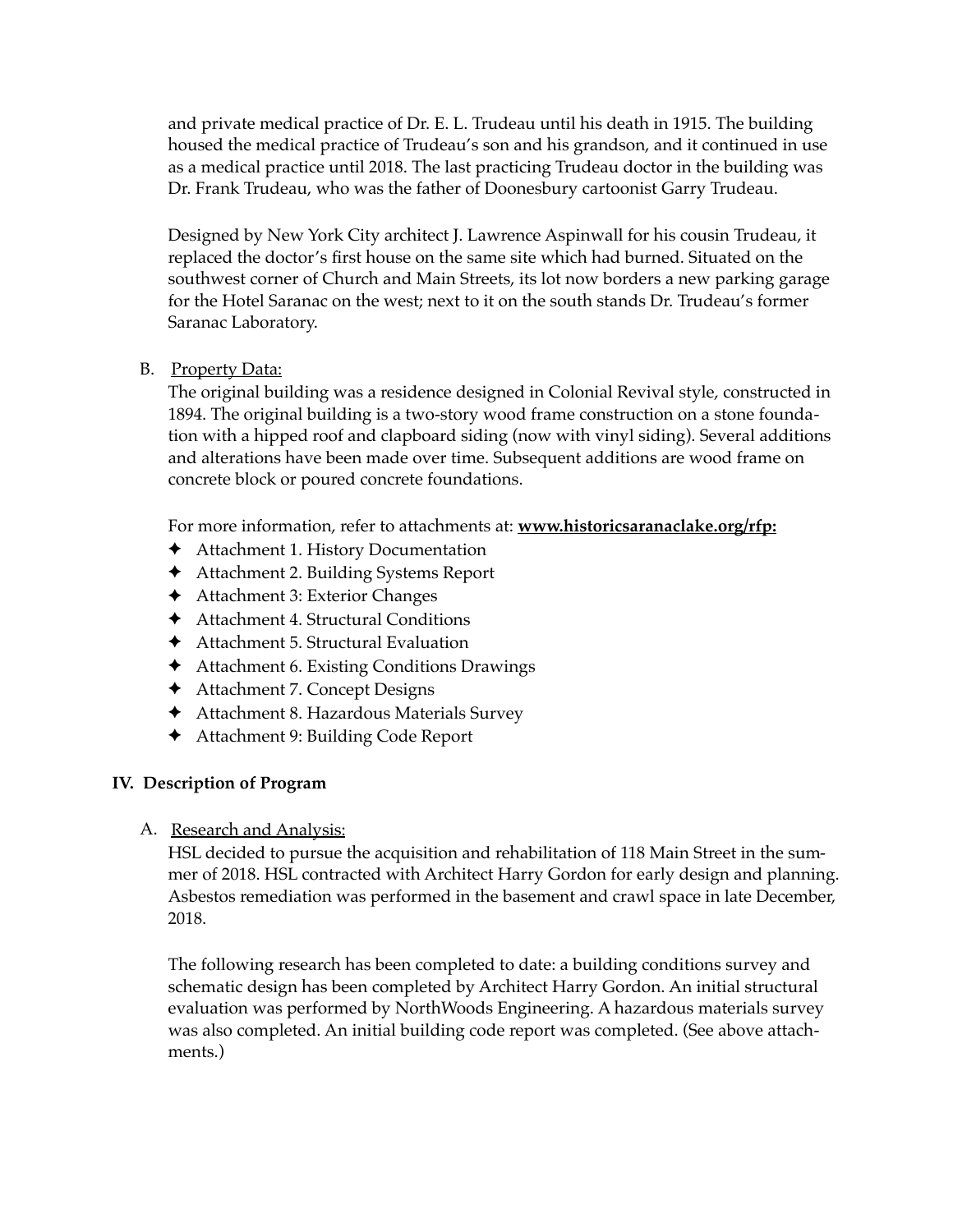In the next phase, additional research is needed in order to fully investigate the building and its systems. The existing conditions of the building's HVAC, plumbing, electrical systems will be further defined. The structural conditions of the foundation and porches will be detailed.

Historical research has developed a good understanding of the building pre-1915, however questions remain about original finishes and configuration of some rooms. Further investigation is needed to answer these questions as fully as possible.

#### B. Project Design and Construction Management:

HSL seeks an architect to lead the next phases of design and to coordinate the rehabilitation of 118 Main Street through to completion. The consultant will develop design development drawings in order to rehabilitate the historic building to its original finishes and configuration as closely as possible. Building systems (electrical, plumbing, HVAC) will be updated to code. Plans will address questions of traffic flow through public spaces and accessibility.

HSL requests the preparation of development materials in the form of sketches as the design proceeds. HSL seeks candidates with experience in this area and requests that this task be described and estimated as a separate part of the proposal.

Key aspects of the project that require particular expertise in historic preservation include replicating the front entrance using photo documentation; rehabilitation of the west porches to the pre-1915 configuration, and rehabilitation of interior spaces that have experienced many changes over time, such as the northeast "dining room" area.

In order to successfully transition the building to its new primary use as a history museum, consultation will be needed with a museum planner (already identified by HSL). The lead architect will work with the museum consultant to address issues such as collections preservation, exhibit requirements, and accessibility. A preservation architect with experience in museum design is preferred. HSL will seek to make use of donated labor and donated materials as much as possible.

#### C. Affirmative Action/Minority and Women-Owned Business Enterprises:

Historic Saranac Lake shall be responsible for carrying out or causing to be carried out a program for providing for Affirmative Action (AA), Equal Employment Opportunity (EEO) and Minority and Women—Owned Business Enterprise (M/WBE). Participation in this project is based on the requirements of the New York State Office of Parks, Recreation and Historic Preservation (PARKS) and the Environmental Protection Fund Program.

#### **V. Summary of Services Requested**

HSL seeks an architect to lead the next phases of design and to coordinate the project through to completion. The consultant will provide Historic Preservation design and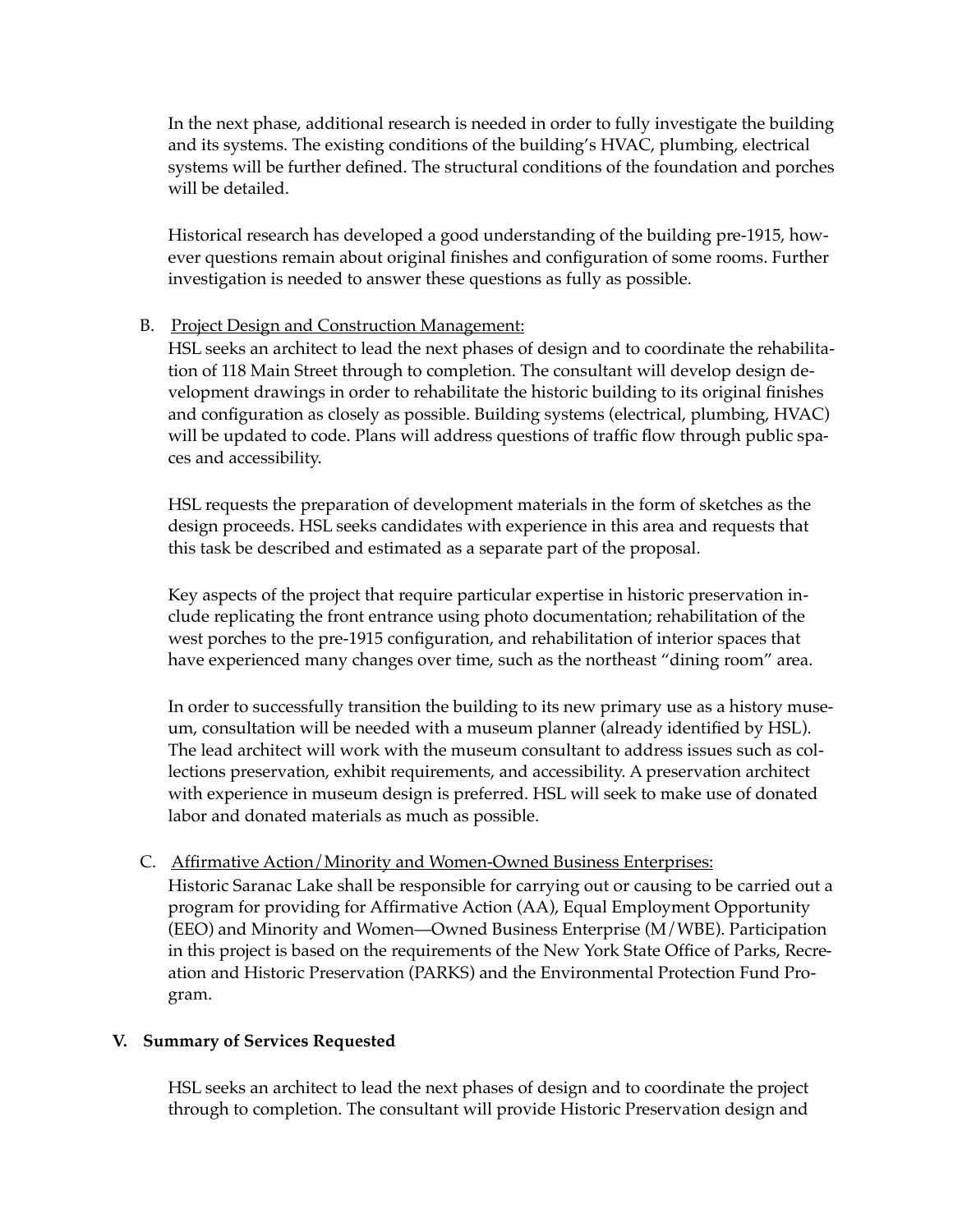documentation services from Design Development through Construction Documentation phases for exterior and interior of 118 Main Street. The design is to meet the Secretary of Interior's Standards for the Treatment of Historic Properties. Specifically, the architect will

- 1. Refine the existing building conditions report, performing additional research in order to completely understand building systems and structural issues.
- 2. Refine the existing code report developed by Harry Gordon in order to ensure that the project meets all local, state and federal regulations.
- 3. Coordinate with Museum Planner to plan for museum needs in terms of collections care, exhibit requirements, public access, and office functions
- 4. Lead Section 106 review process, as required by the National Endowment for the Humanities, (if HSL secures the NEH Challenge grant) as well as permitting with NYS Office of Parks, Recreation, and Historic Preservation.
- 5. Develop construction and contract documents
- 6. Assist in the preparation and fielding of bids
- 7. Lead project administration
- 8. Coordinate with reviewing agencies, presenting plans and making required modifications
- 9. Provide construction administration services.

#### **VI. Form of Proposal**

A. Brief description of firm:

Respondents should include firm's or individual's history and area of particular expertise. Please include a list of recent, relevant projects, giving priority to projects involving the NYS Environmental Protection Fund program, other preservation programs, National Register listed properties, and Federal Historic Preservation Investment Tax Credit projects.

#### B. Project references:

Respondents should briefly describe scope and budget. Give name, address and phone number of client representatives for at least three projects closely related to the subject project.

#### C. Proposed project team:

Respondents should include a resume of each person with primary work responsibility. Identify each member's participation in past projects with the firm or under separate employment which may specifically qualify them for this project. In addition, persons with primary work responsibility should meet the minimum qualifications for education and experience for a professional as related to their specific responsibility for this project (see below).

D. Sub consultants: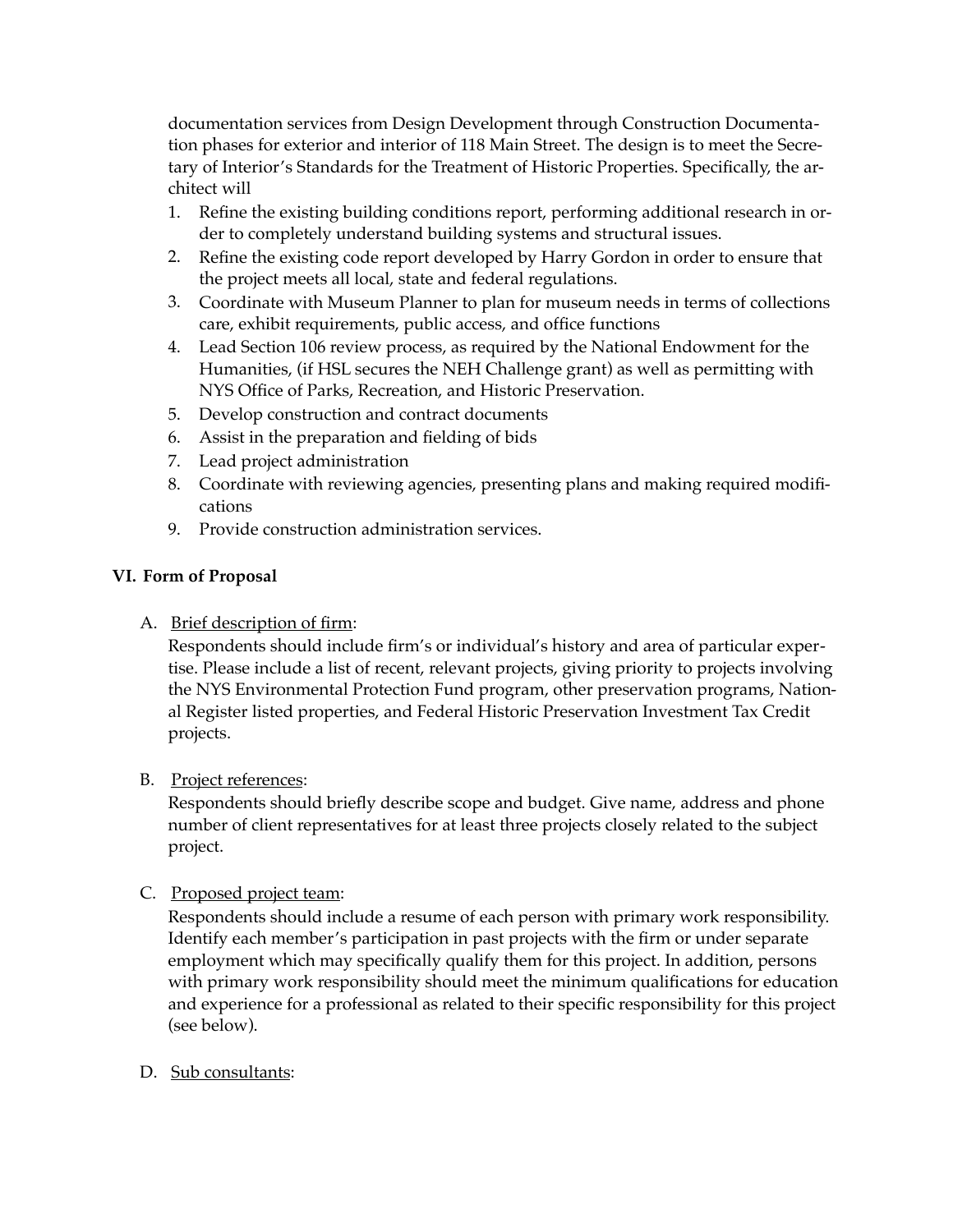Respondents should include resumes and project lists for team members for each sub consultant.

E. Fee:

Respondents should not submit a fee proposal with their submission. Compensation will be discussed at the interviews when respondents are more familiar with the particulars of the project program. Typical fee structure to be used as a basis for further negotiation.

#### **VII. Schedule**

- 1. RFP released 2/1/2019
- 2. Deadline for receipt of proposals 3/15/19
- 3. Select for interviews 4/1/19
- 4. Interviews completed 4/15/19
- 5. Consultant selected 4/30/19
- 6. Refine Building Conditions Survey 4/30/19 6/1/19
- 7. Design development  $6/1/19 9/1/19$
- 8. Section 106 / OPRHP Review 9/1/2019 11/1/2019
- 9. Construction/contract documents completed 12/1/2019
- 10. Bids received 1/15/20
- 11. Contract awarded 2/1/2020
- 12. Construction to begin 2/1/2020
- 13. Construction work completed 12/31/2021

\* Please note that these dates represent targets rather than deadlines. They are included so that respondents may address the question of availability.

#### **VIII. Consultant Review/Selection Process**

Responses are requested by Historic Saranac Lake by March 1, 2019*.* All those responding will be notified of the decisions as soon as possible after that date. Historic Saranac Lake will interview selected consultants the week of April 1 and fee proposals will be requested of the finalists.

Historic Saranac Lake is an equal opportunity employer and will follow state mandated M/ WBE and AA requirements. Selection will be based in part on:

-previous relevant experience (for sub consultants as well as prime consultant)

-qualifications of project team

-responsiveness of proposal to RFP

-references

-ability to meet schedule

Proposals should be mailed to Historic Saranac Lake, 89 Church Street, Suite 2, Saranac Lake, NY 12983. Respondents are welcome but not required to visit the property. Questions